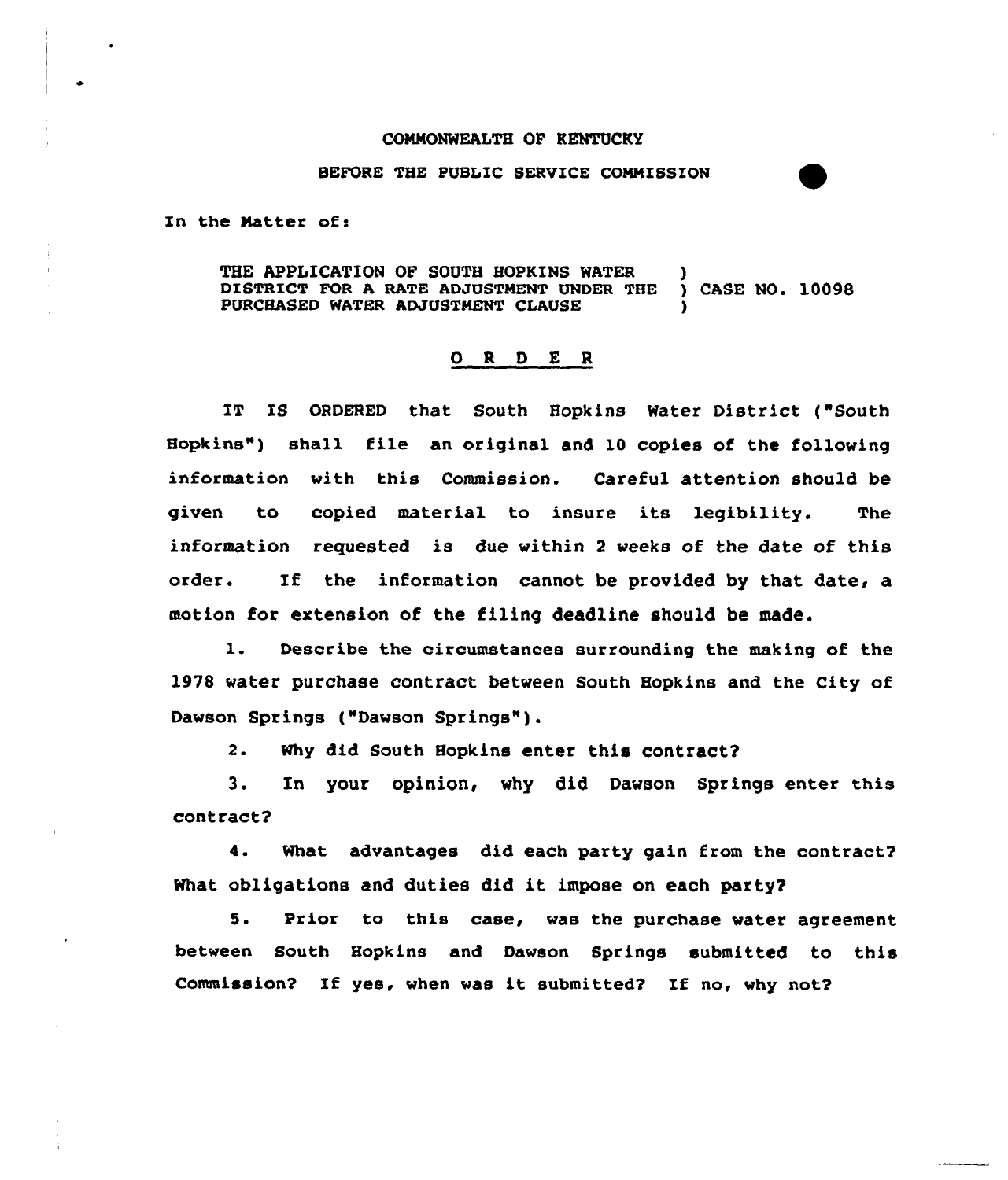6. Has this contract been submitted to any state or federal agency other than this Commission? If yes, what agencies?

7. When was the water treatment facility mentioned in the water purchase agreement built and placed into operation?

8. The water purchase agreement required South Hopkins to construct a 16-inch water line from the water treatment plant to U.S. Highway 62. Was this water line constructed? When?

9. What percentage of South Hopkins' water is supplied by Dawson Springs2 What percentage of the water supplied is treated by the water treatment plant mentioned in the water purchase agreement?

10. How much, if any, control does South Hopkins exercise over the daily operations of the water treatment plant? Over the overall operations of the water treatment plant?

ll. Upon payment of all outstanding loans to the Farmers Home Mortgage Administration incurred for the construction of the water treatment plant, who will own the plant2 If South Hopkins will own an interest in the plant, how large is this interest?

12. Under the terms of the water purchase agreement, an annual audit of the water treatment facility must be made. South Hopkins has the "right to question specific items in the audit." If South Hopkins disagrees with an item and Dawson Springs refuses to make any correction, what procedures are to be followed to resolve the dispute2 Has South Hopkins ever questioned an item in an annual audit? If yes, how were its questions resolved?

 $-2-$ 

 $\mathbf{I}$